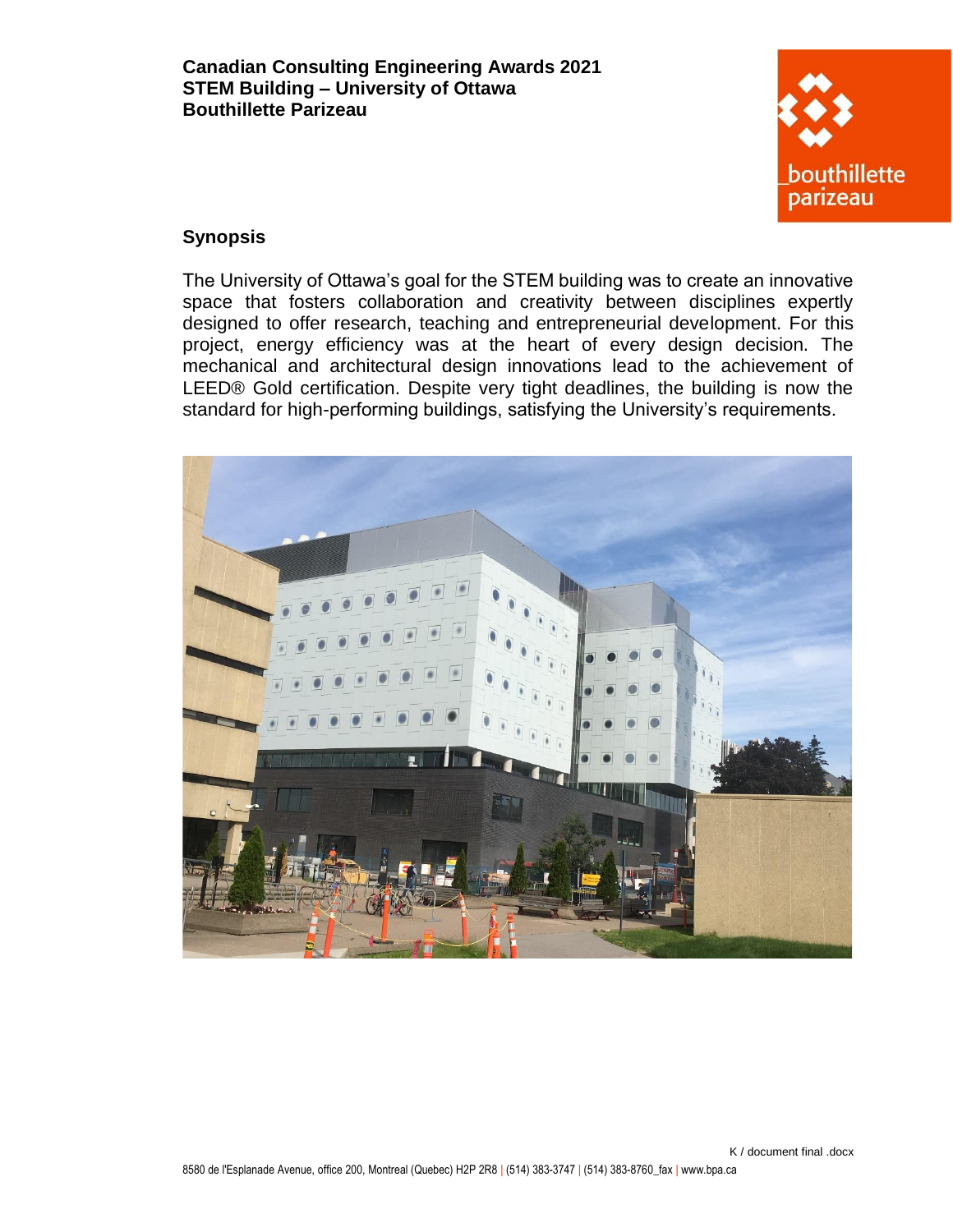

## **Q. 1 Innovation**

The appeal of the STEM complex is in the way that it supports modern and innovative education. It applies integrated and interdisciplinary approaches through the use of flexible classrooms, and 18 state-of-the-art laboratories covering the entire spectrum of science and engineering — always with an emphasis on collaboration between departments.

The building, now the largest on campus, covers an area of approximately 30,200  $m<sup>2</sup>$  spread over nine levels. For this building, the University wanted the mechanical and architectural concepts to reflect the latest innovations in educational institutions. These innovations became the most illustrious features used by the University to promote a new kind of research and way of teaching.

The mechanical system designs were based on the latest developments in energy efficiency. The heating water and chilled water were designed to be supplied by the University's central plant, not by its steam network, as it was found to be aging and inefficient. The leading-edge mechanical systems used in this building allow an annual energy savings of approximately 37,400 GJ (or 53%) compared to ASHRAE standards. Futhermore, natural gas consumption is reduced by 30,970 GJ, which represents approximately 1,550 tCO2e / year, or the equivalent of 457 vehicles taken off the road.

Occupancy detectors were implemented to modulate the lighting during unoccupied periods, despite the installation of already very low intensity lighting of 0.4 W / ft<sup>2</sup>. The installed heat recovery chillers significantly reduce heating consumption by offsetting the energy drawn from the University's central plant. The installation of an independent controls system that allows the precise control of fresh air intake provided significant energy savings since it accurately controls the amount of air circulating throughout the building and reduces it based on occupancy. This system uses an innovative dual-duct terminal units with, on one side, the conditioned air controlled by the thermostat, and on the other side, the outside air controlled by  $CO<sub>2</sub>$  sensor and occupancy sensor. This system supplies the precise amount of air required in each room and superior air quality while significantly reducing energy consumption.

Lastly, an adiabatic humidification system significantly reduces consumption since the water is introduced directly into the air, without producing steam.

On the architectural side, large open and bright spaces combined with a highly energy efficient building envelope, provide increased comfort for the occupants.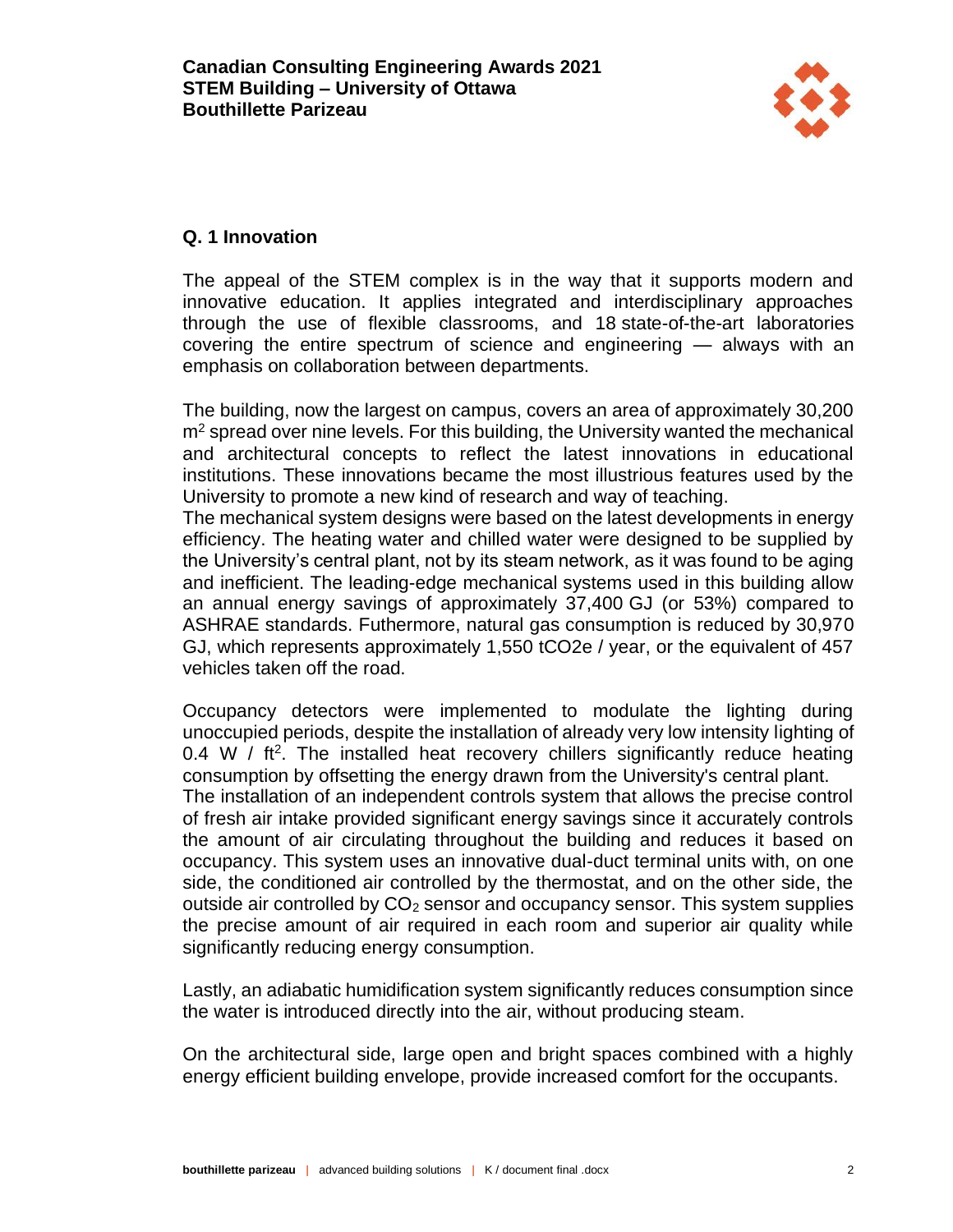

# **Q. 2 Complexity**

The uOttawa STEM project was quite a challenge, as it needed to integrate ecofriendly systems in a complex that includes various modern spaces each with their own function and use — such as classrooms, offices, laboratories, common rooms and collaborative areas. The design team rose to the challenge achieving LEED® Gold certification, which is quite an achievement for such a large-scale building with several state-of-the-art laboratories and multi-purpose spaces.

The foremost challenge of this project was designing a complex that made sustainable development its highest priority, with every decision centered on the latest innovations in green buildings. The central concept is an innovative newtype dual-duct ventilation system that allows precise control of fresh air intake in high occupancy spaces.

With this system, the first duct provides air conditioning (like a single-duct system), while the second is used only to introduce outside air into the rooms based on actual occupancy rates, as monitored by presence detectors and  $CO<sub>2</sub>$  probes. Finally, recovery chillers heat the various spaces using advanced control sequences and programing. By not heating or cooling unoccupied spaces, the energy savings are also substantial.

The other challenge in bringing this building to life was the accelerated project schedule. The design of the entire state-of-the-art facility had to be completed within nine months. Having to connect both the chilled water and heat recovery chiller to the existing central network without interrupting operations presented significant challenges in terms of engineering and work planning, making the timely delivery of this fast-track project quite a feat.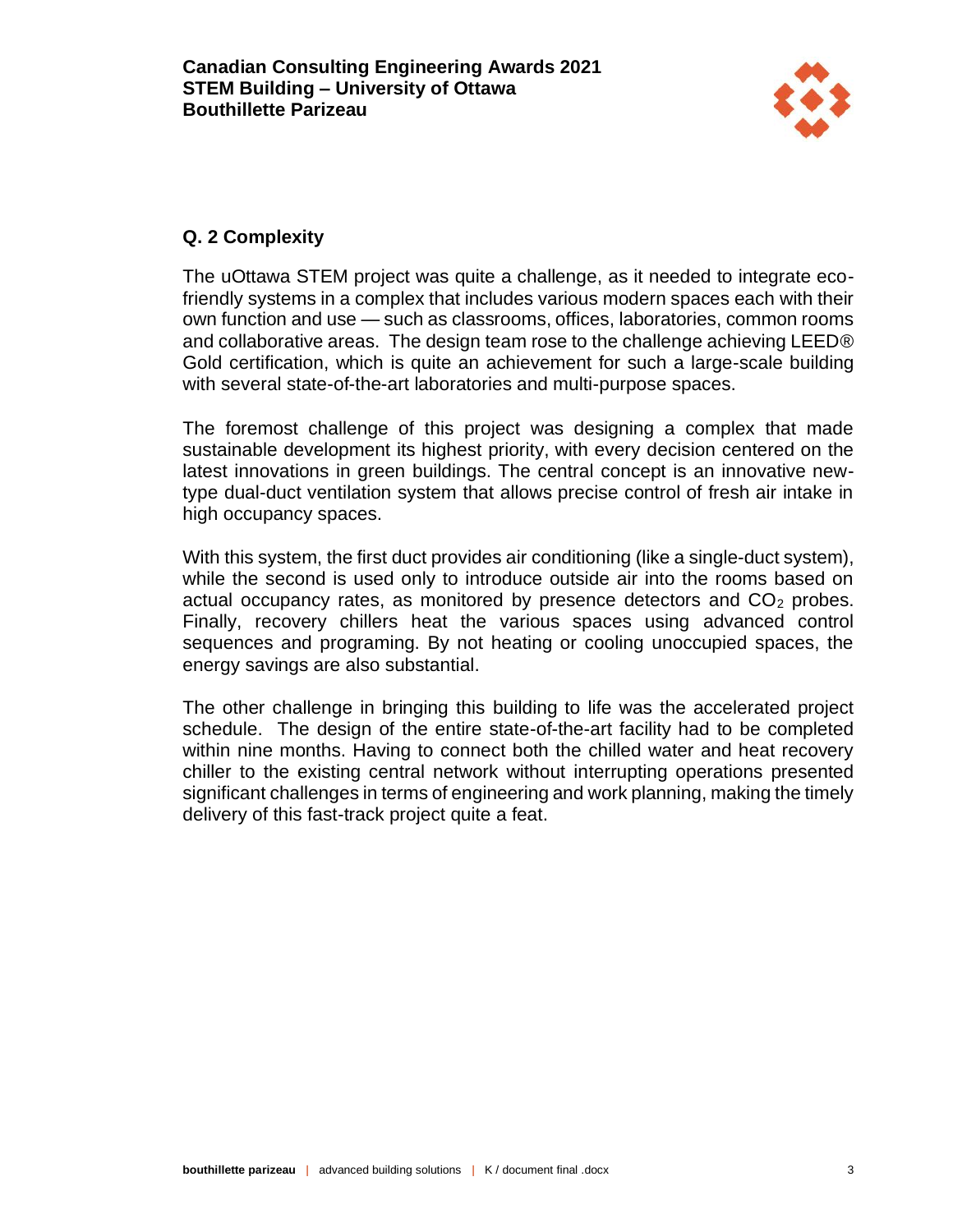

### **Q. 3 Social and/or Economic Benefits**

The University of Ottawa is unique for its proximity to Canada's parliament buildings as well as its involvement in research and development with other Canadian institutions. The goal of the new Science, Technology, Engineering and Mathematics (STEM) building is to transform graduate and post-graduate education by combining several faculties within technologically advanced collaborative spaces.

There are five major open-concept spaces where students, faculty and researchers can come together to invent, explore and design. They foster brainstorming, experimentation, prototyping and commercialization. Classrooms with interchangeable layouts, leading-edge laboratories and modern spaces are only some of the features that promote learning for the 11,000 attending students. The exceptional energy efficiency of this building not only reduces the University's carbon footprint, which will have long-lasting impacts, it also significantly reduces its operating costs, allowing the University to further invest in research and education.

The benefits of the STEM complex extend far beyond the University of Ottawa. This building brings together under one roof several science and engineering faculties, making this interdisciplinary approach the very source of innovation and knowledge-sharing. The campus wants to promote partnerships with industry leaders as well as marketing through the Entrepreneurship Hub. This will transform research discoveries into innovations for the public, and will provide advantages to businesses in the region.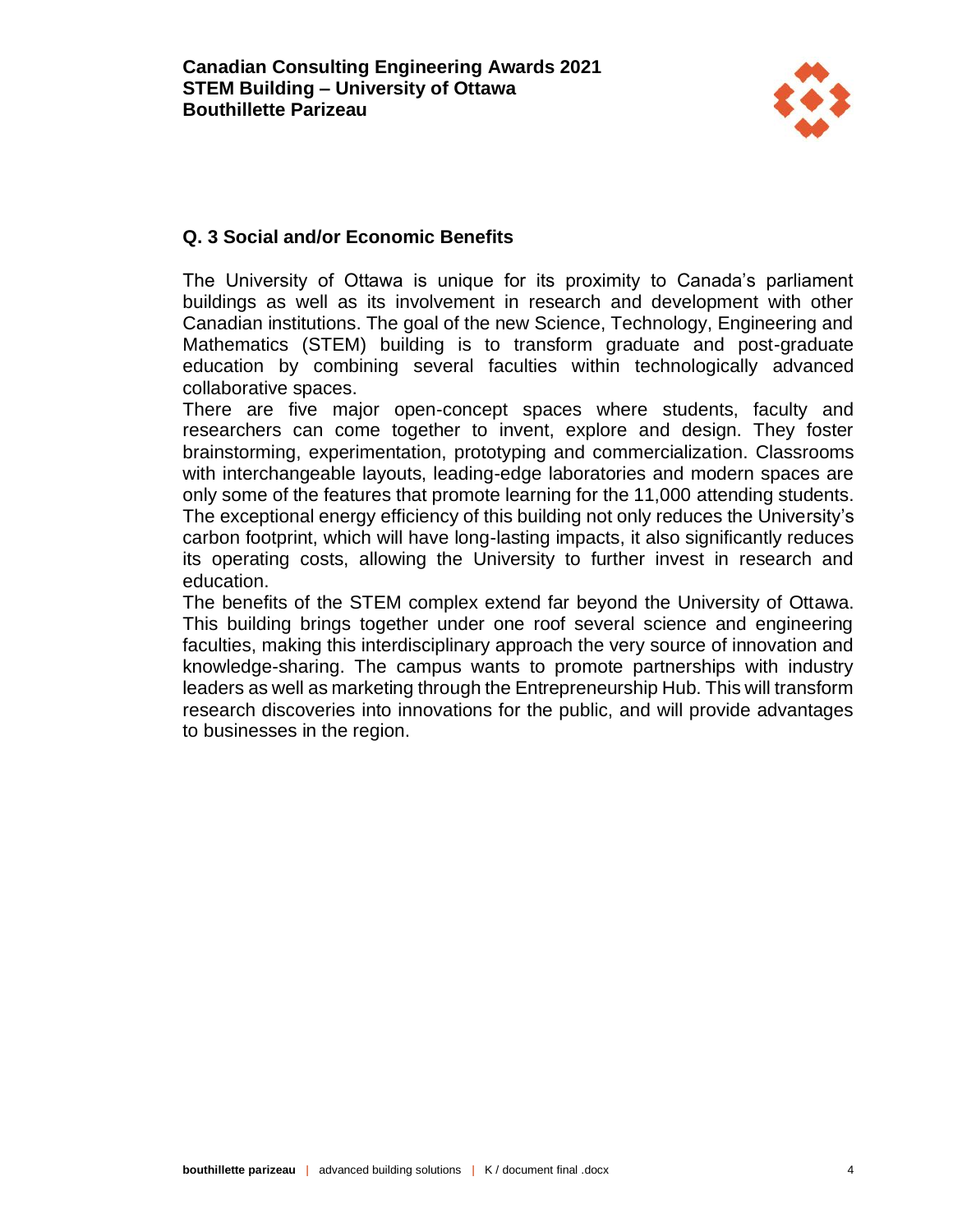

#### **4 Environmental Benefits**

The project qualifies for a LEED® Gold Canada-NC certification, a program that recognizes a building's environmental performance. To achieve this, the project was designed using a sustainable development approach, paying particular attention to material choices, construction waste management, pollution prevention, air quality, as well as water and energy consumption reduction throughout the life of the building.

The building was designed to be modular and compact, to not only ensure its longevity but also to make sure it can be repurposed for many different uses throughout its lifecycle. The building envelope itself is very high performing and provides both optimal comfort for the occupants as well as exceptional energy efficiency.

The energy recovery strategy developed for this building was optimized to reduce fossil fuel consumption to a minimum. When the building produces excess heat, the energy is released into the campus' heating network, increasing the campus' overall efficiency.

The indoor air quality is constantly measured and controlled using a dedicated fresh air supply system, thus promoting high-energy performance while maintaining a healthy environment for the occupants.

The project connects to the City of Ottawa's public transportation network through outdoor walking paths, but also through a corridor connecting to the Marion Building and to Ottawa's new light rail transit system.